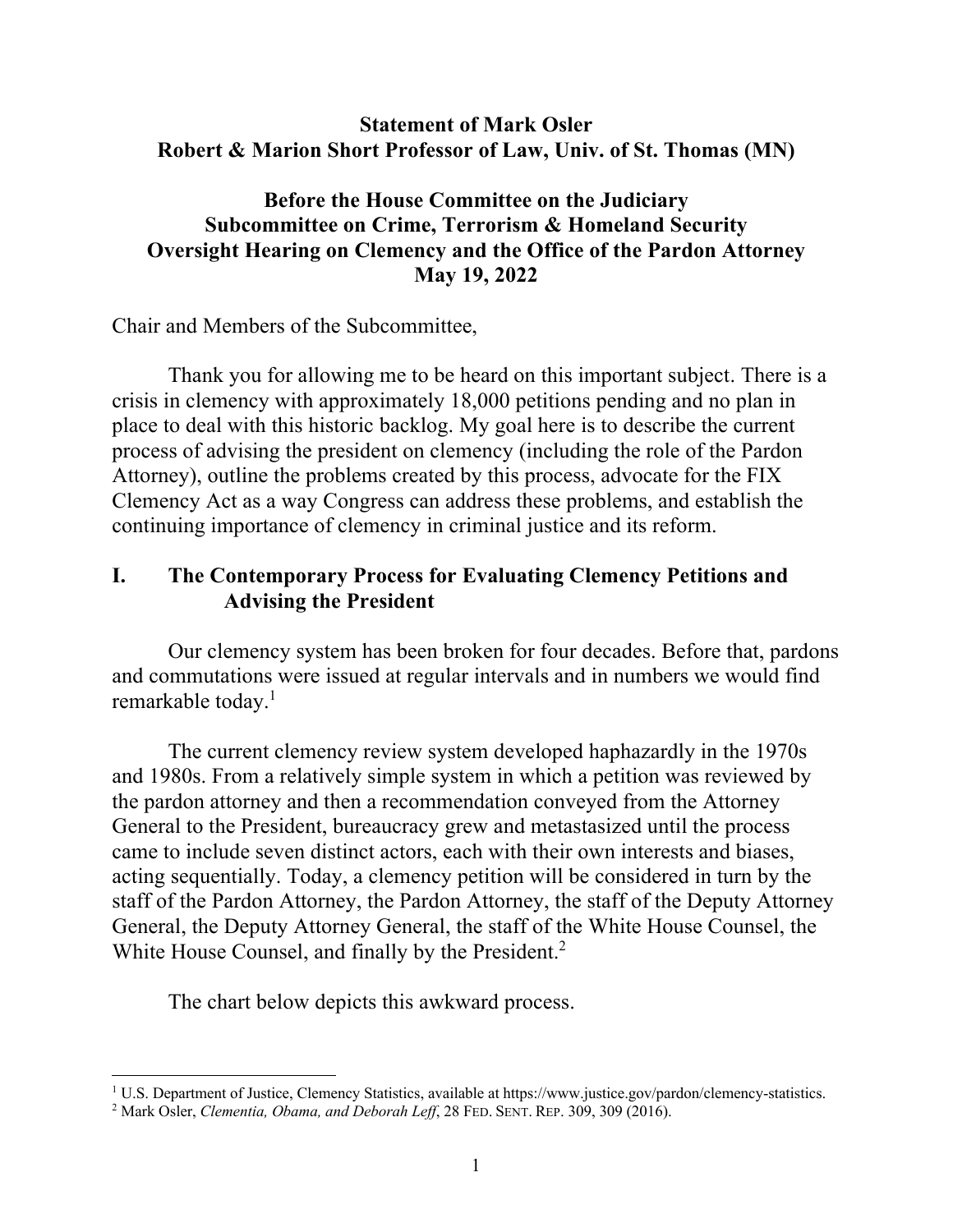# Path of evaluation for a federal commutation petition

Mark Osler, 2022

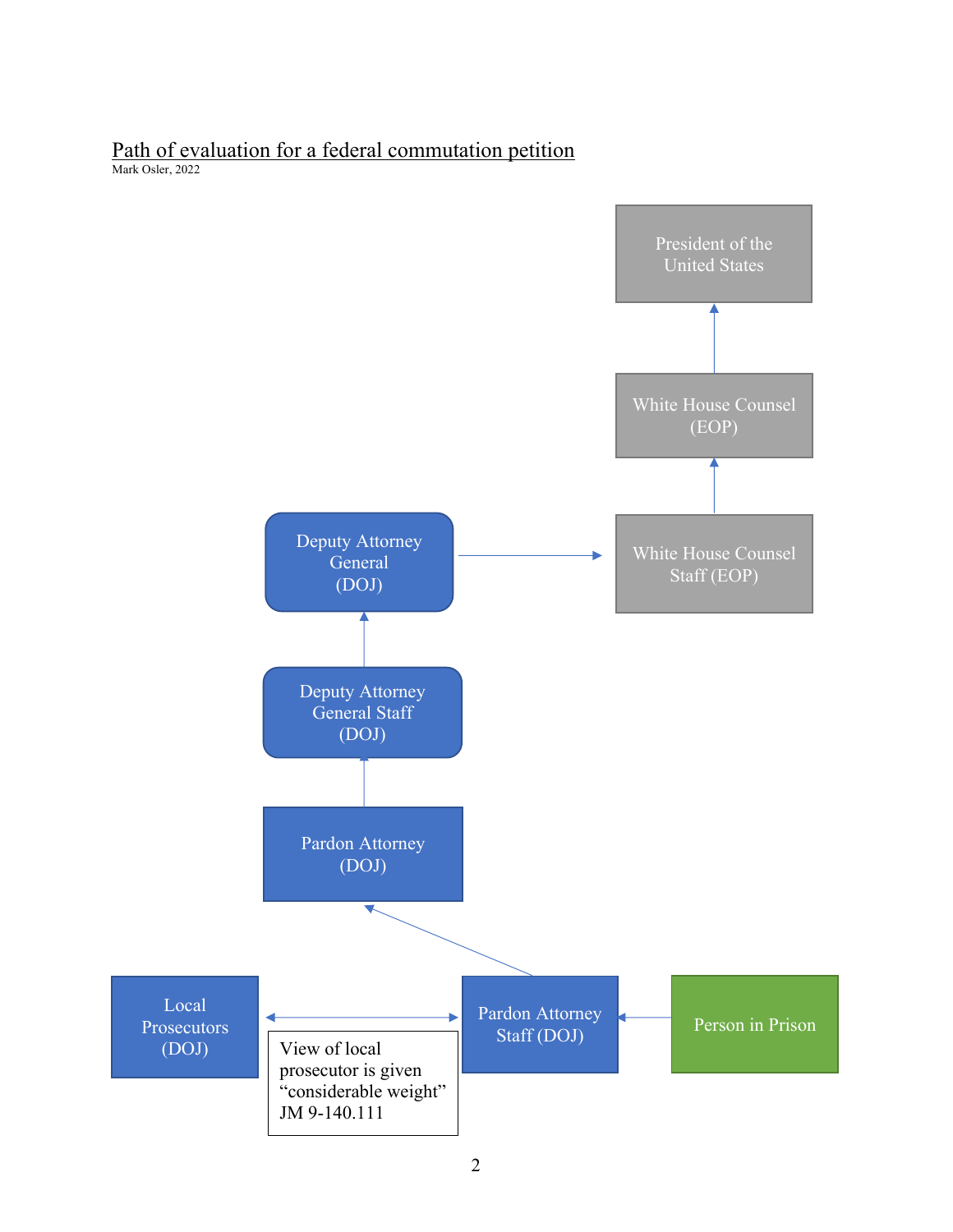### **II. Key Problems with the Contemporary Process**

Any rational analyst would find that the system described above is dysfunctional. It has failed over and over, under different presidents, even in identifying the easiest cases for clemency such as marijuana cases from states where marijuana is now legal. The problem is not the pardon attorney, as such, but the system as a whole.

No one intentionally created this process in any kind of coherent way; rather, it developed organically over decades as officials delegated parts of the process (primarily, the Attorney General delegating evaluation to the Deputy Attorney General) and decision makers tasked staff members with independent substantive reviews. The problems with the haphazard result nearly leap off the page of the chart above, but I will summarize the major issues below.

First, the process is simply too long, too complex, and too opaque. No state has a system with nearly this many hands involved, and for good reason: It's just bad management. While a thorough review is necessary, these redundant reviews add nothing. You won't find a decision chart like this at a business—at least not at a good one.

Second, the reviews are sequential to one another. The absurd inefficiency of seven reviewers seeing a petition only after a predecessor is done—rather than simultaneously as part of a board—is striking. On top of that, baked into this system is negative decision bias; reviewers know they can get in trouble only for a bad "yes," which incentivizes "no's." It is seven valves, all spring-loaded shut, on the same pipe.

Third, the decision process is upside-down. The specialists with the most knowledge in this area are in the Office of the Pardon Attorney, but they are at the very bottom of the vertical line of decision. At the top we find generalists who usually will lack a depth of knowledge in this field—and they are asked not to generally provide guidance or oversight, but to individually review each petition.

Fourth, two of the key reviewers are generalists who have inherent conflicts. The Deputy Attorney General is the direct supervisor of the United States Attorneys, and essentially overturning the sentences they successfully argued for threatens that relationship. The White House Counsel, in turn, may seek to steer the President away from controversy, and that is achieved by avoiding the risks inherent in granting clemency. Both the DAG and the White House Counsel have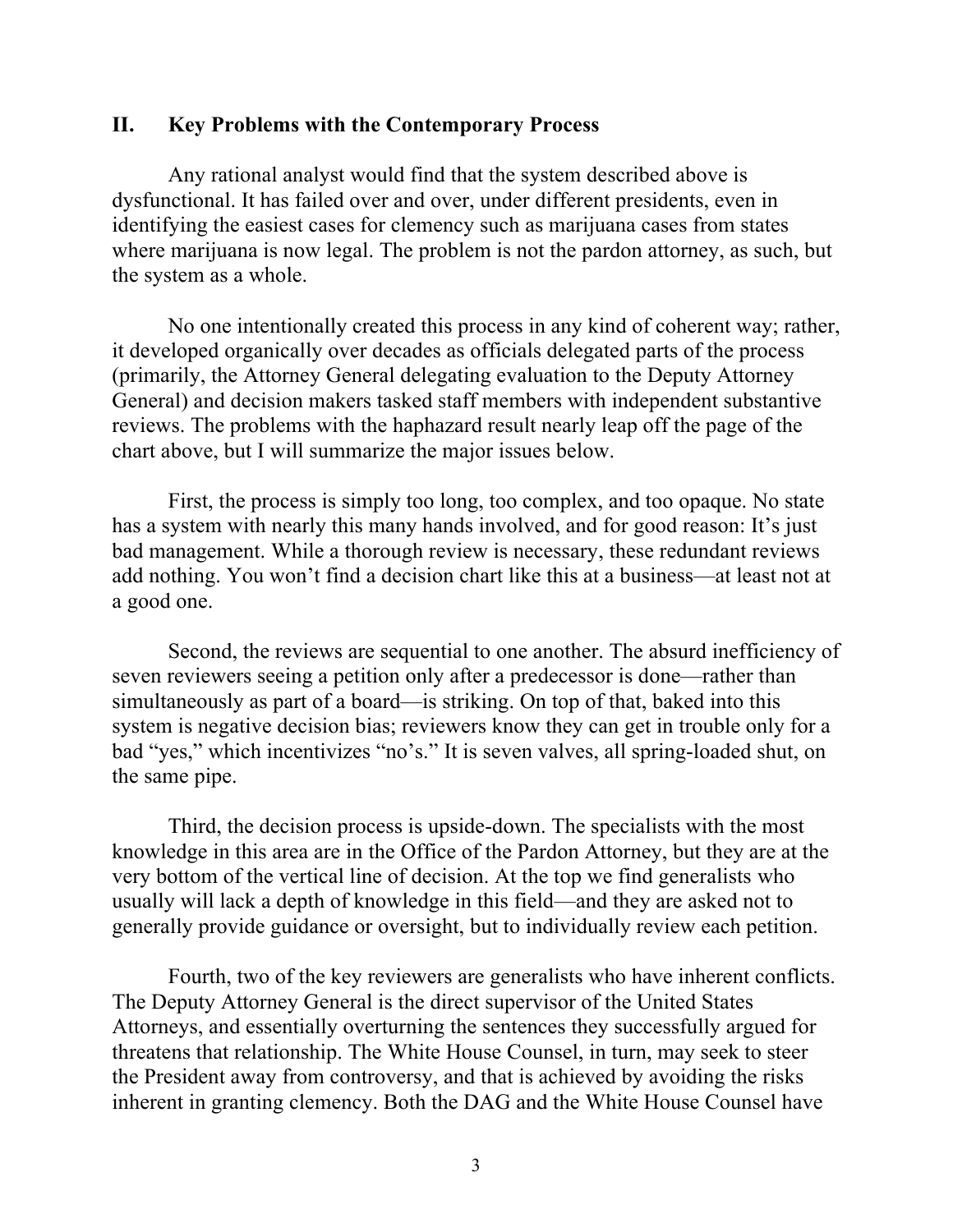other pressing and often episodic duties (such as shepherding Supreme Court nominees, for the White House Counsel), and this means that clemency decisions can constantly be pushed to the back of the line of priorities.

Finally, and perhaps most importantly, the central role accorded to the Department of Justice—both in the four levels of review ensconced there and through the policy directive that the views of local prosecutors be solicited and "given considerable weight."<sup>3</sup> It's not hard to see the nature of this conflict of interest: the very people who sought an outcome are being asked to review it.

A key lesson should be learned from the Obama administration's clemency initiative, which attempted to use clemency broadly without replacing the flawed process. While thousands of lawyers volunteered time and the president was pushing for results, only 1715 sentences were commuted because that administration created a system that not only left the broken evaluation system in place but added bureaucracy to it.4 A review by the DOJ's Inspector General revealed a wealth of problems with the Obama program's implementation, $5$  many of which could have been avoided if the underlying process had been restructured. In the end, Obama *denied* as many clemency petitions as his five predecessors combined.<sup>6</sup>

Congress does not have the role of restricting or directing the exercise of clemency by the President. It does, however, have an oversight responsibility relating to the performance of the process it funds, and the ability to construct a better process through legislation which would await signing by the same presidential pen that grants freedom through pardon warrants.

#### **III. The FIX Clemency Act and a Better Process**

H.R. 6234, the Fair and Independent Experts in Clemency Act" or "Fix Clemency Act," would implement a coherent system for analyzing petitions and advising the president on clemency, and address comprehensively the problems set out above.

<sup>&</sup>lt;sup>3</sup> United States Department of Justice, Justice Manual, §9-140.111.<br><sup>4</sup> Mark Osler, *Fewer Hands, More Mercy: A Plea for a Better Federal Clemency System*, 41 Vermont Law Review 465, 487-489 (2017).

<sup>&</sup>lt;sup>5</sup> Office of the Inspector General, U.S. Department of Justice, Review of the Department's Clemency Initiative (Aug. 2018), available at https://oig.justice.gov/reports/2018/e1804.pdf.

<sup>&</sup>lt;sup>6</sup> Rachel E. Barkow & Mark Osler, *Designed to Fail: The President's Deference to the Department of Justice in Advancing Criminal Justice Reform*, 59 William & Mary Law Review 387,425 (2017).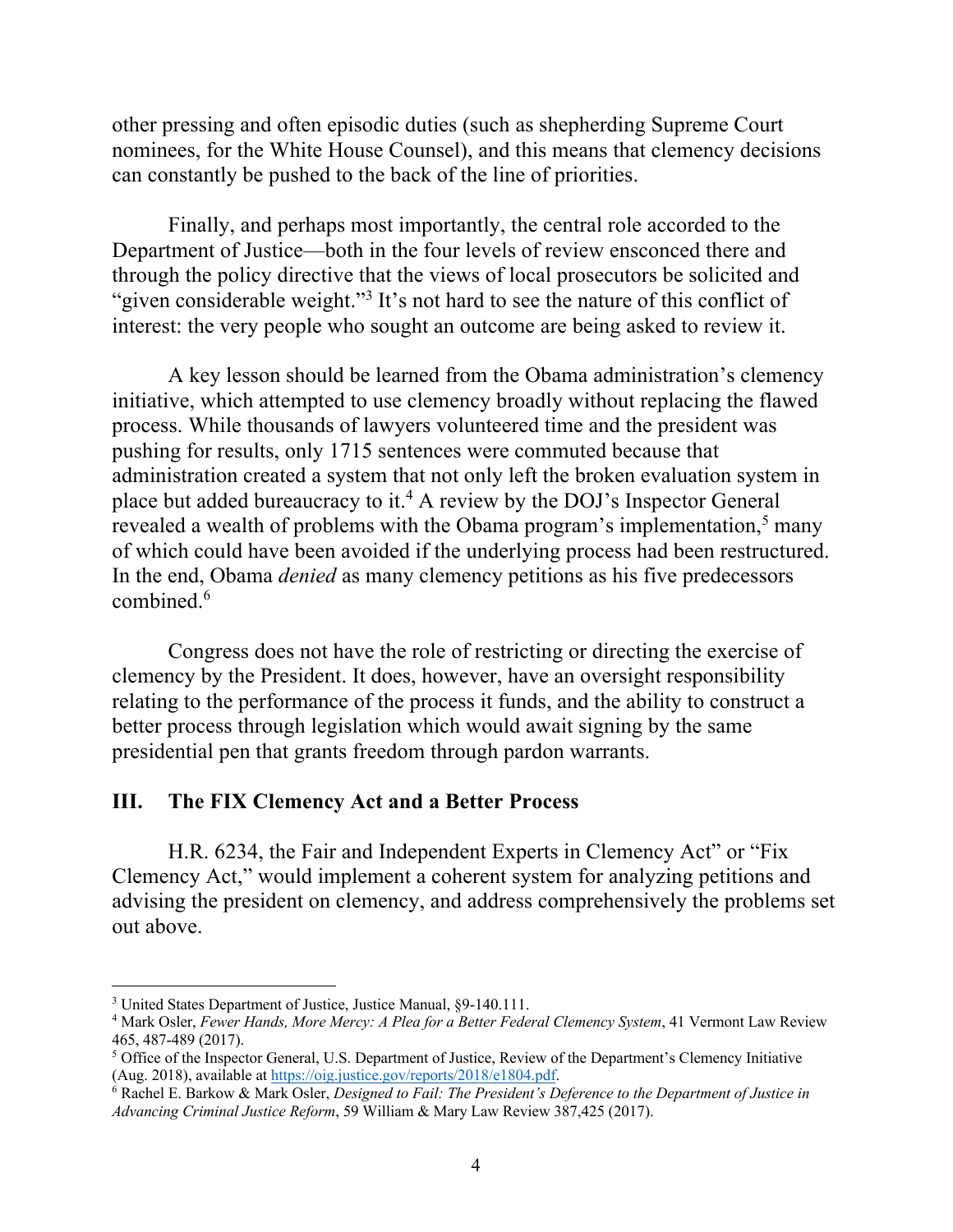In short, this bill would create a presidentially-appointed board, working outside the Department of Justice, that would analyze clemency petitions and advise the president directly on outcomes. Specifically, the FIX Clemency Act would do the following:

- *Move from complexity to simplicity*. The Fix Clemency Act would essentially shrink the process, by sending petitions directly from the newly-created U.S. Clemency Board to the White House.
- *Allow for faster analysis to clear the backlog*. Because the Clemency Board would work in teams of three and have analysis from a dedicated staff, it could potentially work faster that the Pardon Attorney and her staff. Moreover, it offers an efficiency that cannot be gained by simply beefing up the pardon attorney's office, by removing the levels of review currently in place between the Pardon Attorney and the President. In other words, if we triple the Pardon Attorney's staff and keep the current system, that will do little to fix the problem, because the capacity of the reviewers above will remain the same. That would be like installing a bigger pump without putting in a larger outflow pipe—things can't move out, no matter how hard the pump is working.
- *Take the process out of the DOJ*. By taking the process of evaluating clemency out of the Department of Justice, the Act would finally remove the inherent conflict posed by prosecutors reviewing their own work. It also would mean that criteria would no longer be determined solely by the Department of Justice, and there would be no required deference to the opinion of local prosecutors.
- *Create more timely results*. Right now, petitions languish for years. The new structure created by the FIX Clemency Act would be more efficient—and at any rate, the legislation would establish an 18-month time limit for opining on a petition.
- *Impose greater transparency and provide data*. Under the FIX Clemency Act, the staff of the Board is directed to produce regular data reports on the work of the Board and related events.
- *Allow for the priorities of the president to be respected.* The Act specifically directs the Board to seek out priorities from the president, which would allow the president to both shape the system and have the final word on who actually receives a grant of clemency (as the Constitution requires).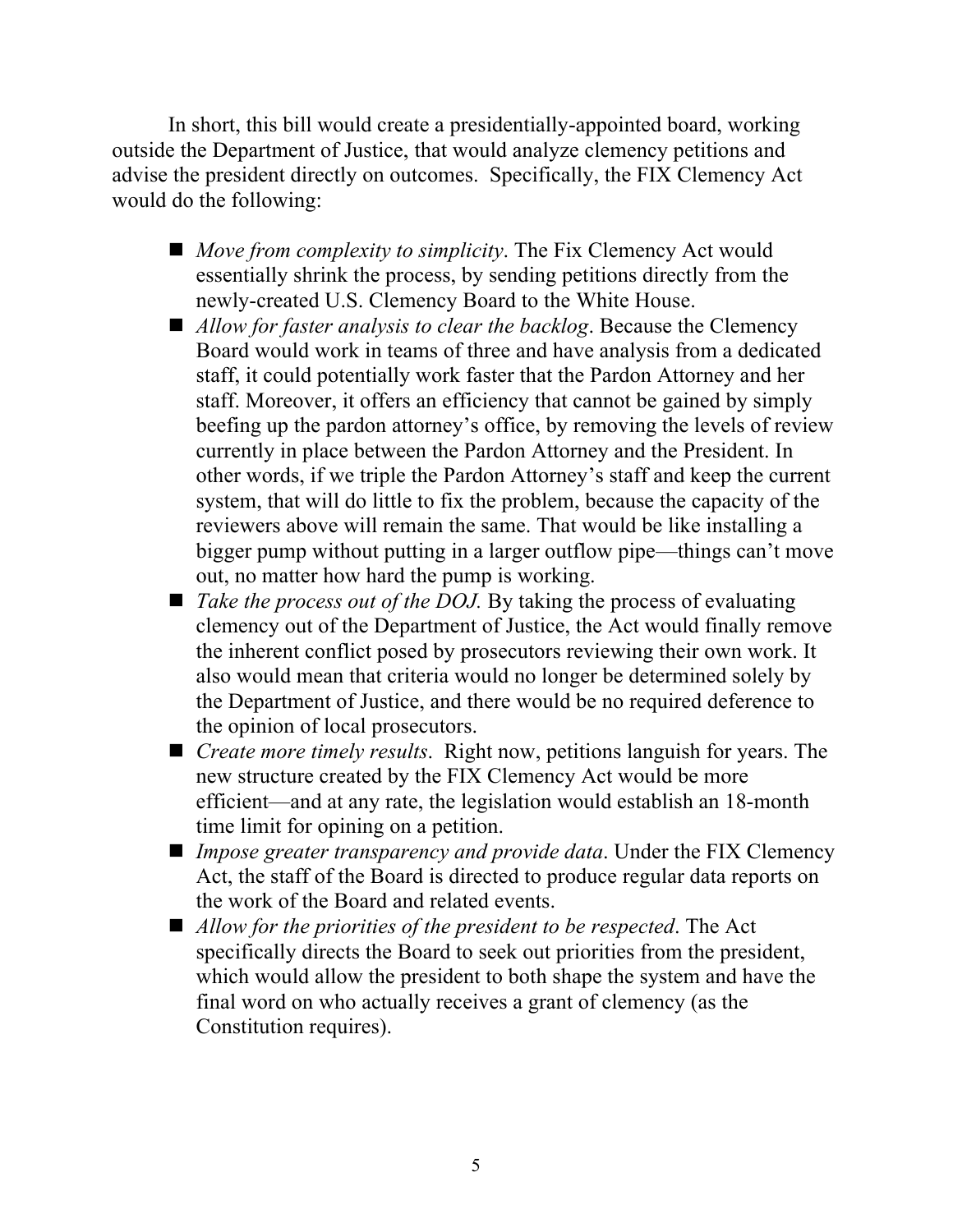## **IV. The Crucial and Continuing Importance of Clemency Within Criminal Justice and its Reform**

We need clemency to work the way it is intended, with regular grants to people who have changed their lives either during their term of incarceration or after and for those that our society no longer condemns (such as marijuana sellers), among others. Many tools were used to create our too-large prison population, and many tools will be needed to disassemble it. One of those many tools is and must be a functioning and principled system of clemency.

Certainly, clemency is not the only tool for mindfully reducing prison populations, or even the primary one. Because clemency is purely retroactive, we need prospective tools that will create more realistic sentences in the future: legislation that sweeps away mandatory minimums, for example, and a serious revamp of the sentencing guidelines. Nor should clemency be the only retrospective tool in play. We need broader use of compassionate release, for example, and a more active employment of parole where it still applies. But amid all of this there is still a critical role for clemency to play.

Others will, and should, urge Congress to create second-chance sentencing mechanisms that will send cases back to sentencing judges after a significant portion of a sentence has been served. While those mechanisms can be worthwhile, they cannot stand alone, because they generate too many disparities between judges and districts. We know this from the studies already available of the second-chance mechanism for compassionate release that was contained in the First Step Act, which allows those in prison to take their petition to a district court after an administrative denial. According to a report by the United States Sentencing Commission released just ten days ago, covering compassionate release decisions made after October 1, 2020, there are stark disparities between judicial districts in grant rates. For example, in the Middle District of Georgia, judges granted just 4 out of 217 compassionate release petitions- a rate of just 1.8%. Yet in the adjacent Northern District of Georgia, 76 out of 170 petitions were granted, a rate of 44.7%. Effectively, compassionate release existed in one district, but not in the district next door. Clemency is a mechanism which can reach those worthwhile cases shunted aside in the Middle District of Georgia, as well as those that may present a good case for release outside the criteria for compassionate release.

A functioning clemency system is essential, too, if we care about pardons. Clemency takes two forms: commutations, which shorten or otherwise amend a